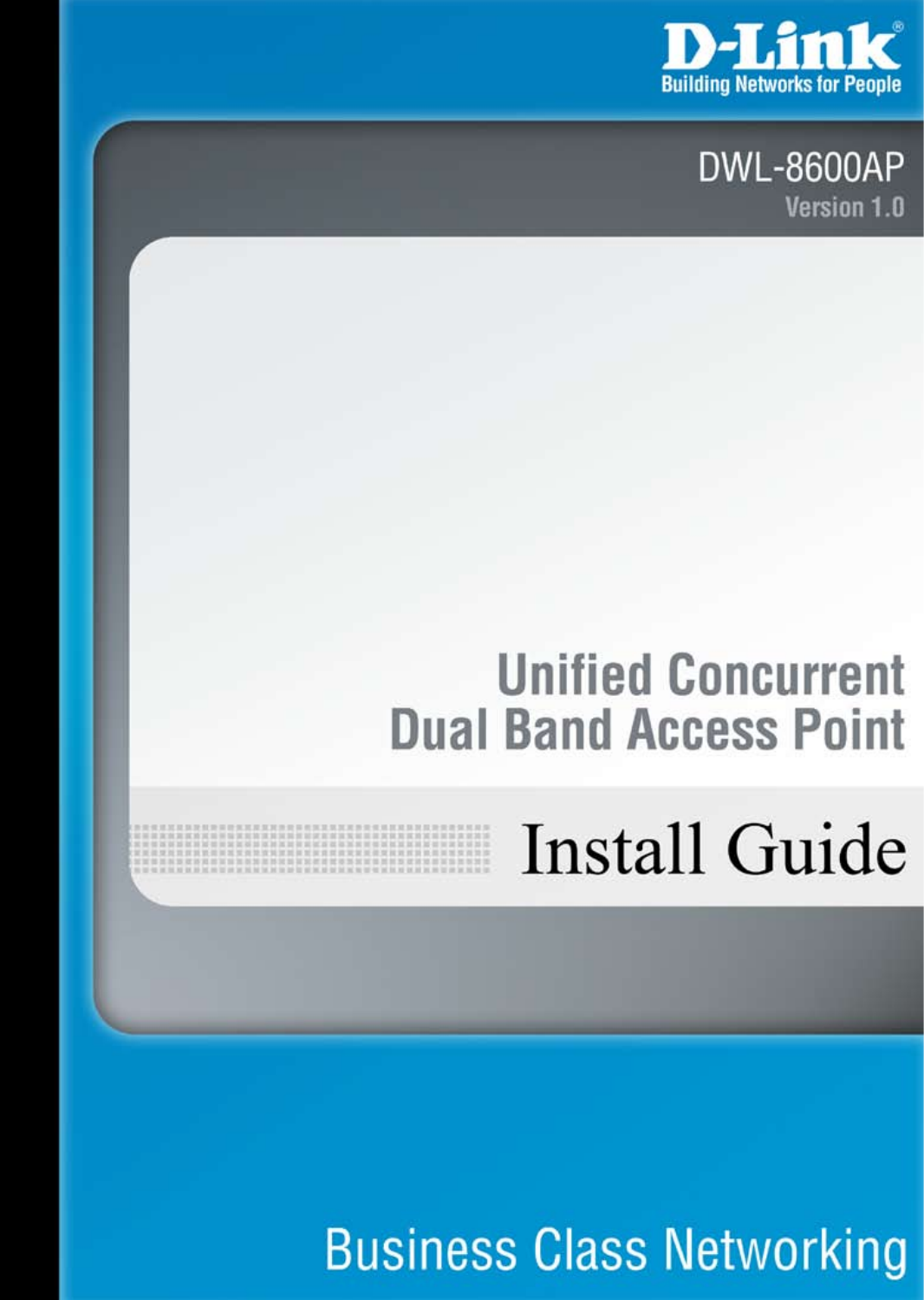## **Package Contents**



DWL-8600AP 802.11n Access Point





Console Cable



Power Adapter



PoE Base unit **All Mounting Plate** Finernet Cable



CD-ROM



Power Cord



**Note:** Using a power supply with a different voltage than the one included with the DWL-8600AP will cause damage and void the warranty for this product.

*If any of the above items are missing, please contact your reseller.*

### **System Requirements**

#### **Minimum System Requirements:**

- • CD-ROM Drive
- Computers with Windows®, Macintosh®, or Linux-based operating systems
- Installed Ethernet Adapter
- Internet Explorer version 6.0, Chrome 2.0. Safari 2.0, or Firefox 3.0 and above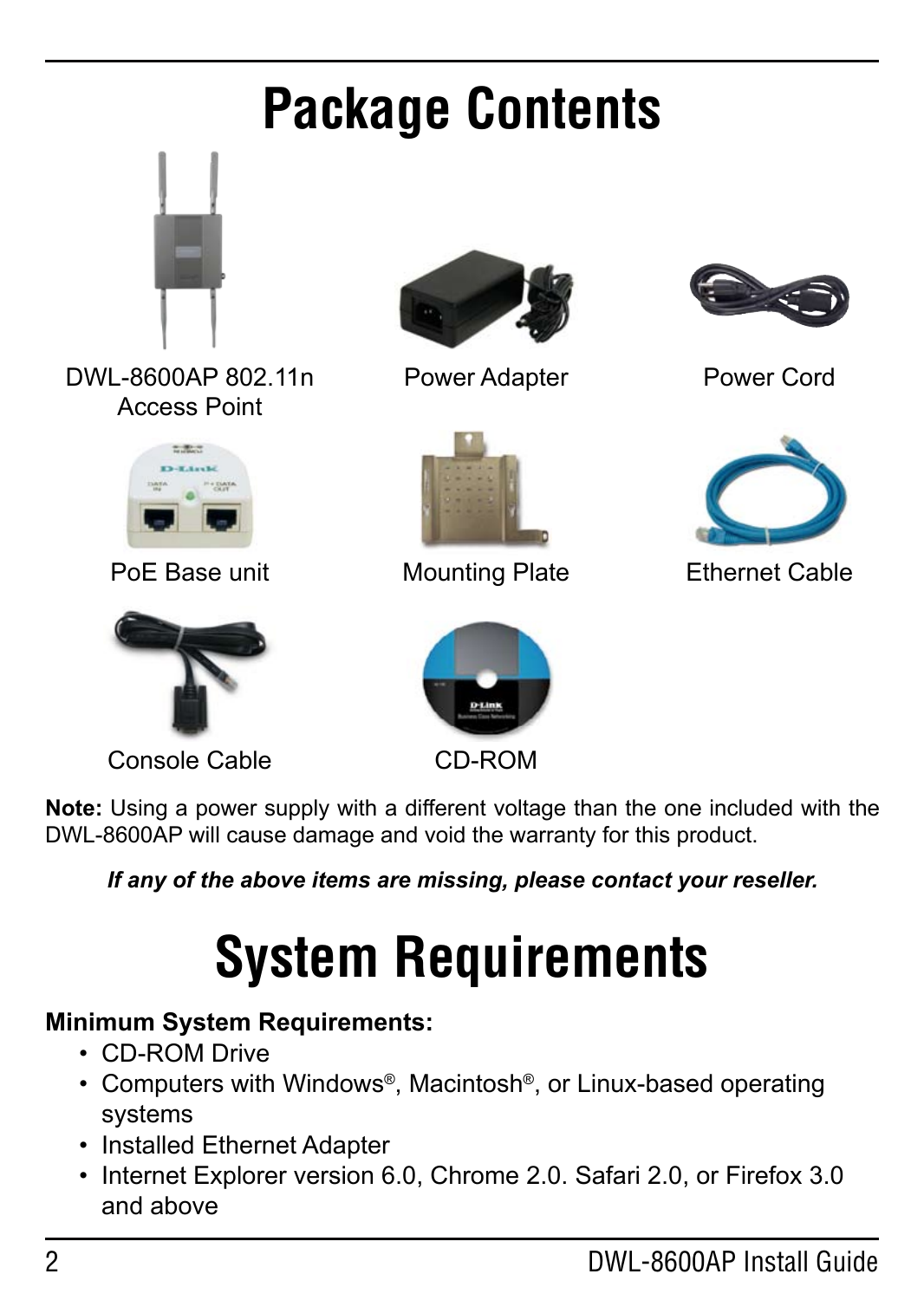#### **Hardware Overview LEDs**



**5 GHz** - When lit, the access point is operating at 5GHz. This light will blink when there is wireless traffic.

**2.4 GHz** - When lit, the access point is operating at 2.4GHz. This light will blink when there is wireless traffic.

**LAN** - Solid light when the Ethernet port is connected to a working port, such as a router or switch. The light will blink when there is traffic through LAN port.

**POWER** - The light will blink during boot up. Once solid, the access point is ready.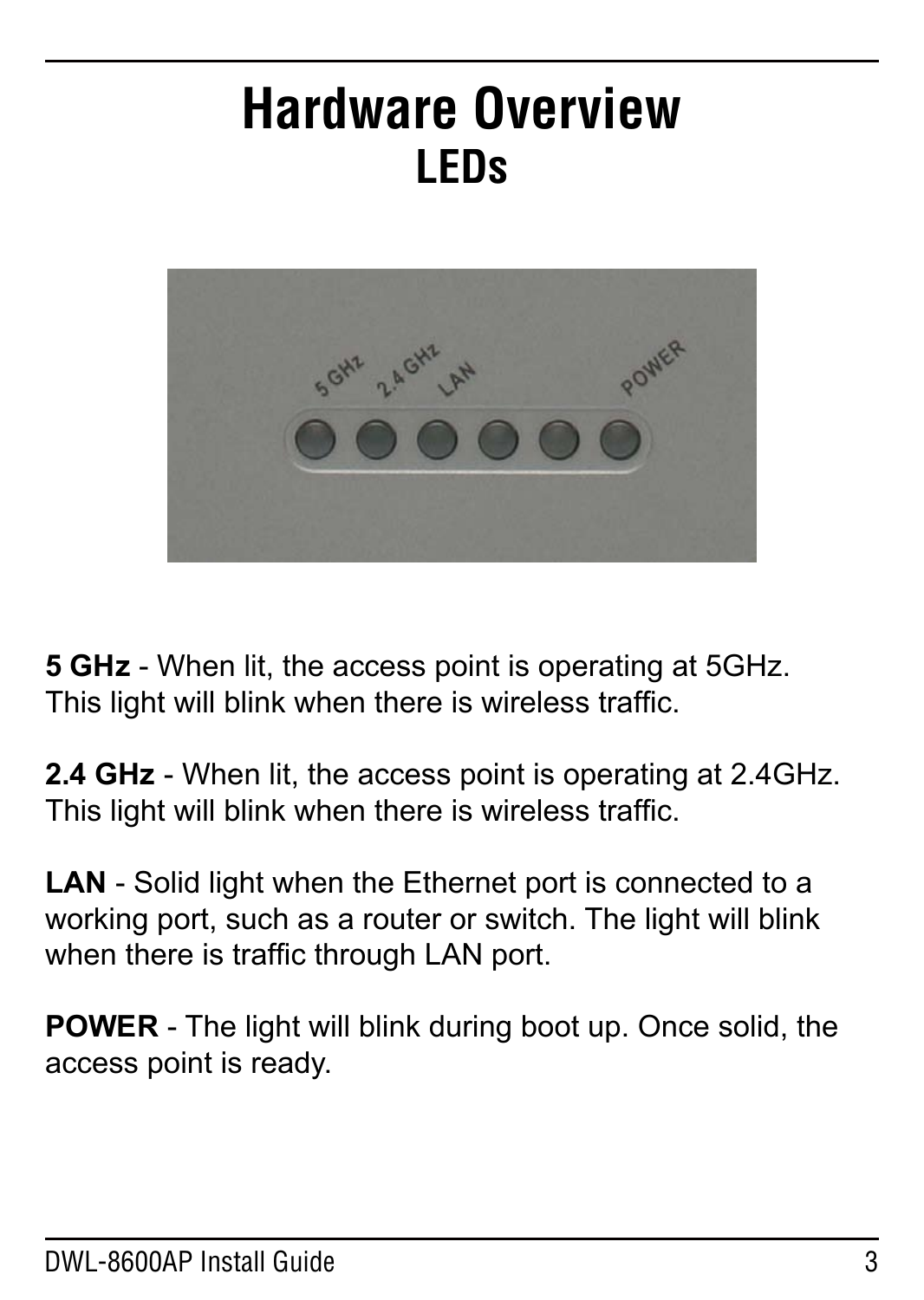#### **Installing the Hardware**



\* 2.4GHz antenna connectors are located on the bottom of the access point.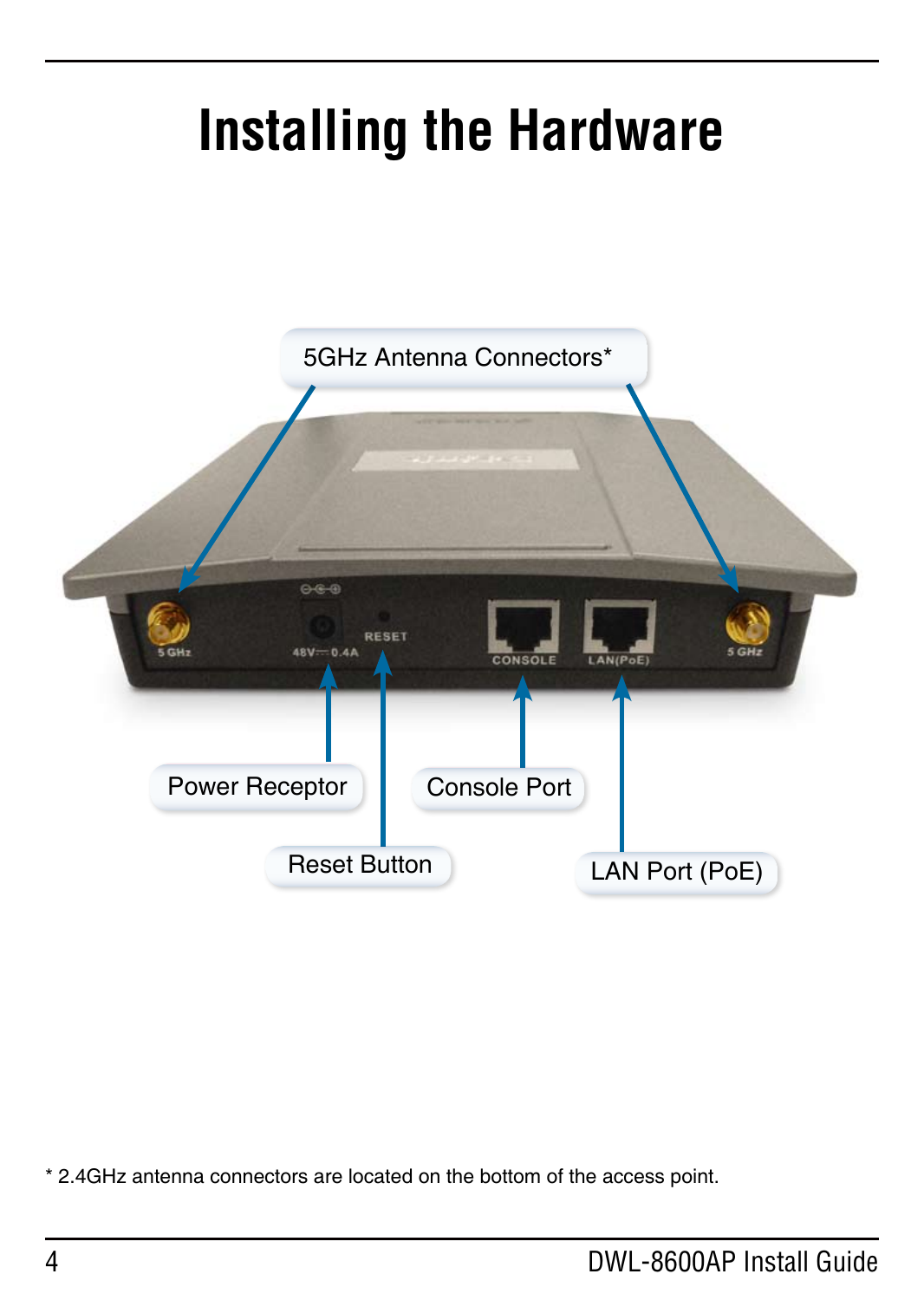To power the access point, you can use one of the following methods:

- 1. Use the supplied power adapter
- 2. Connect one end of your Ethernet cable into the LAN (PoE) port on the DWL-8600AP and the other end into one port on a PoE switch.



To setup and manage the DWL-8600AP from a computer, use one of the following methods:

- 1. Connect a straight through Ethernet cable between the access point and your computer.
- 2. Connect the access point to a switch or router and use a computer from a computer that is also connected to that switch or router.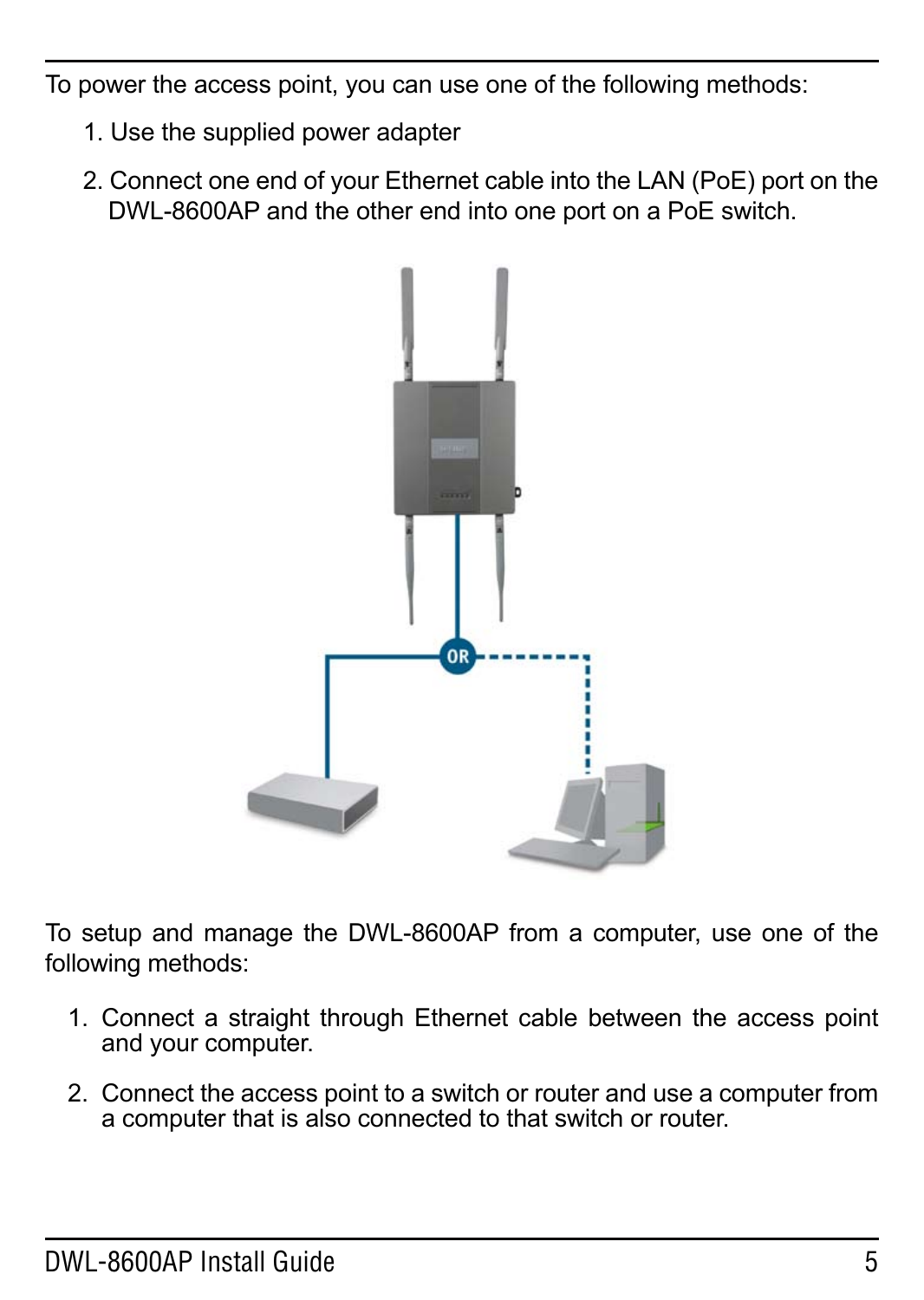# **Mounting Plate Assembly**

**Step 1:** Insert the provided wall anchors in the wall where the mounting plate will be attached.



**Step 2:** Use the provided screws to secure the mounting plate on the wall.

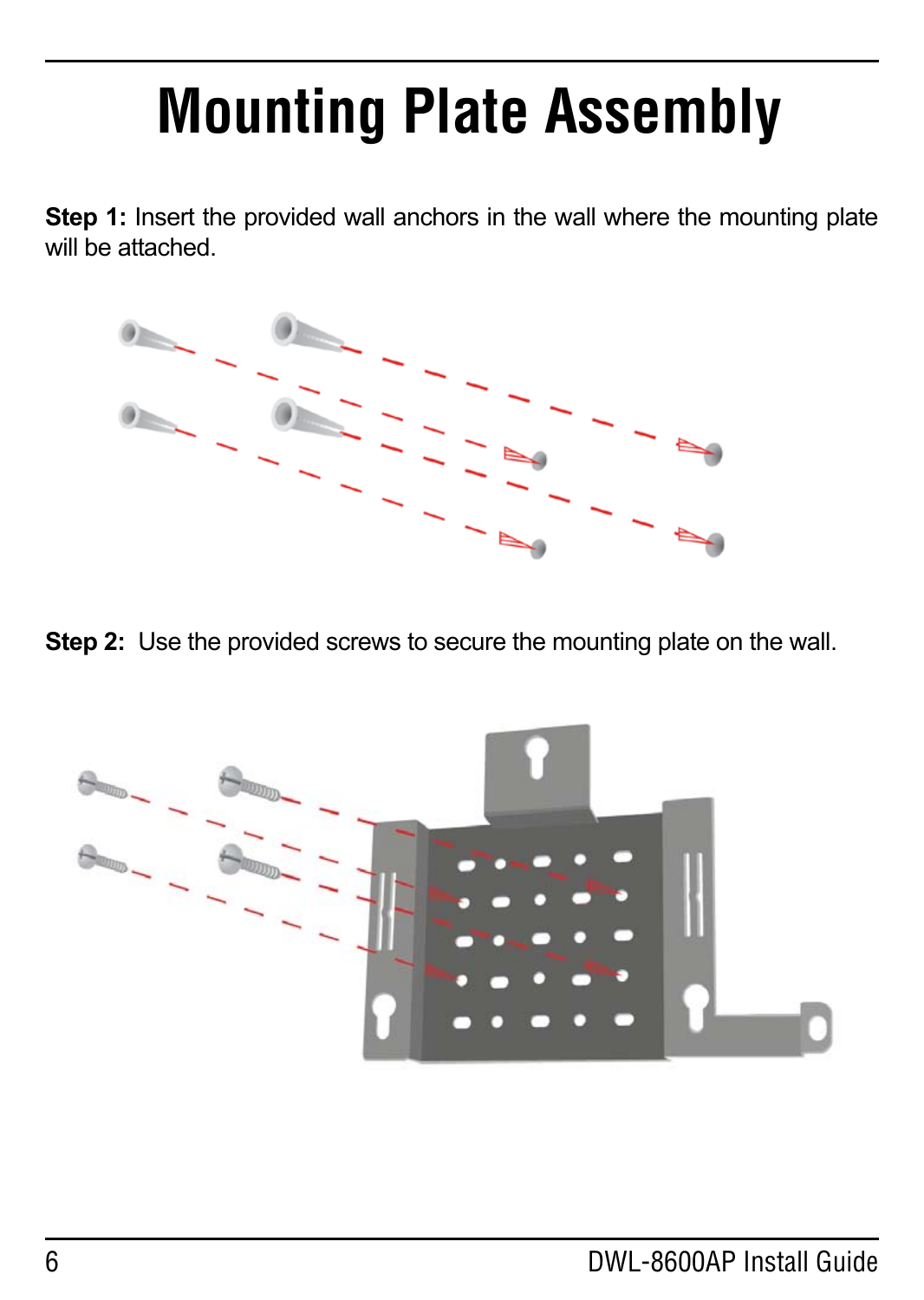**Step 3:** Attach the remaining screws securely to the back of the DWL-8600AP.



**Step 4:** Attach the DWL-8600AP to the mounting plate.

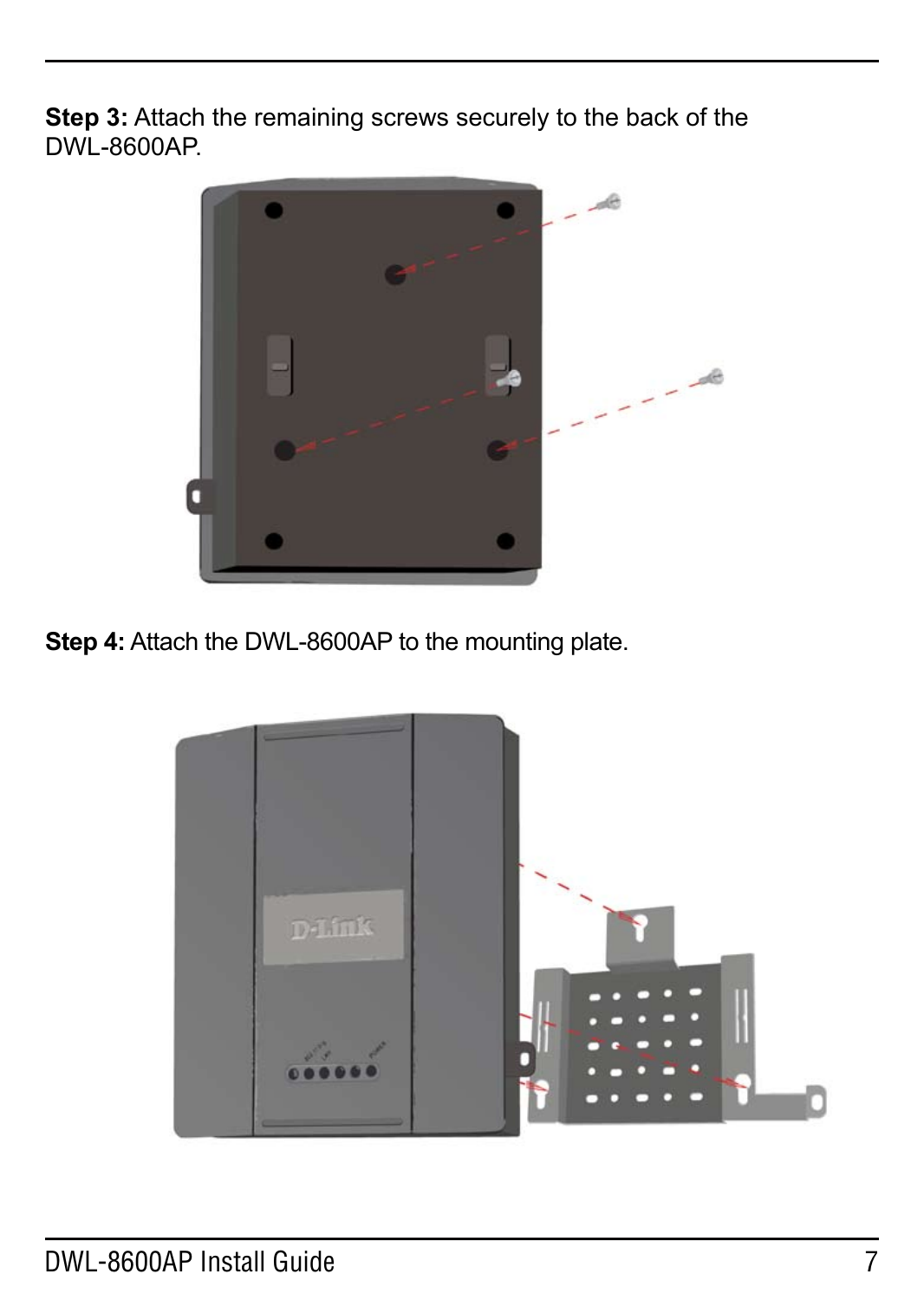**Step 5:** Slide the DWL-8600AP down into the grooves on the mounting plate to secure it to the plate.

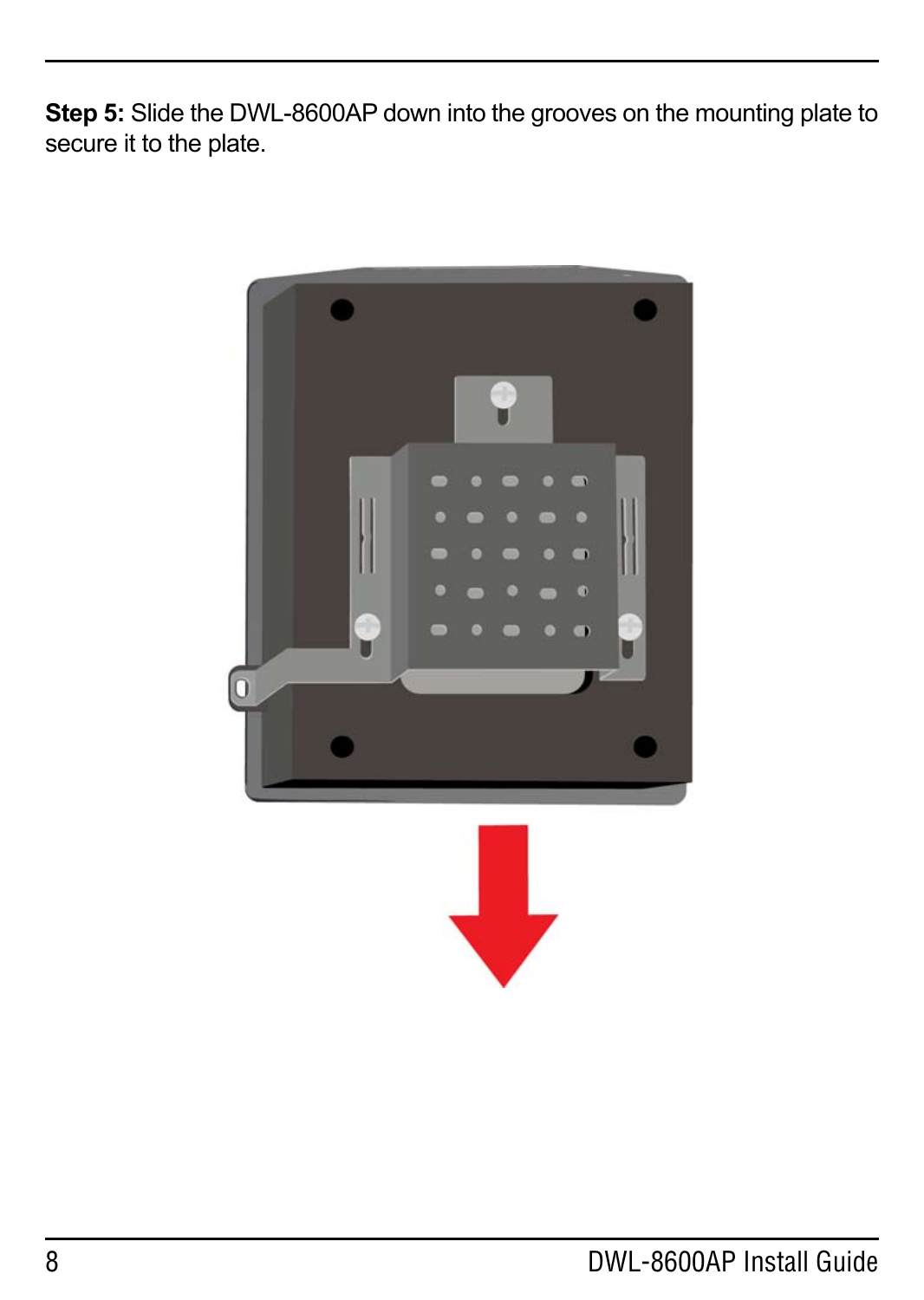# **Your Setup is Complete**

When you have completed the steps in this Installation Guide and configured your for your network, your network should look similar to this:



\* Maximum Wireless signal rate derived from IEEE 802.11n (draft 2.0) specifications. Actual data throughput will vary. Network conditions and environmental factors, including volume of network traffic, building materials and construction, and network overhead lower actual data throughput rate.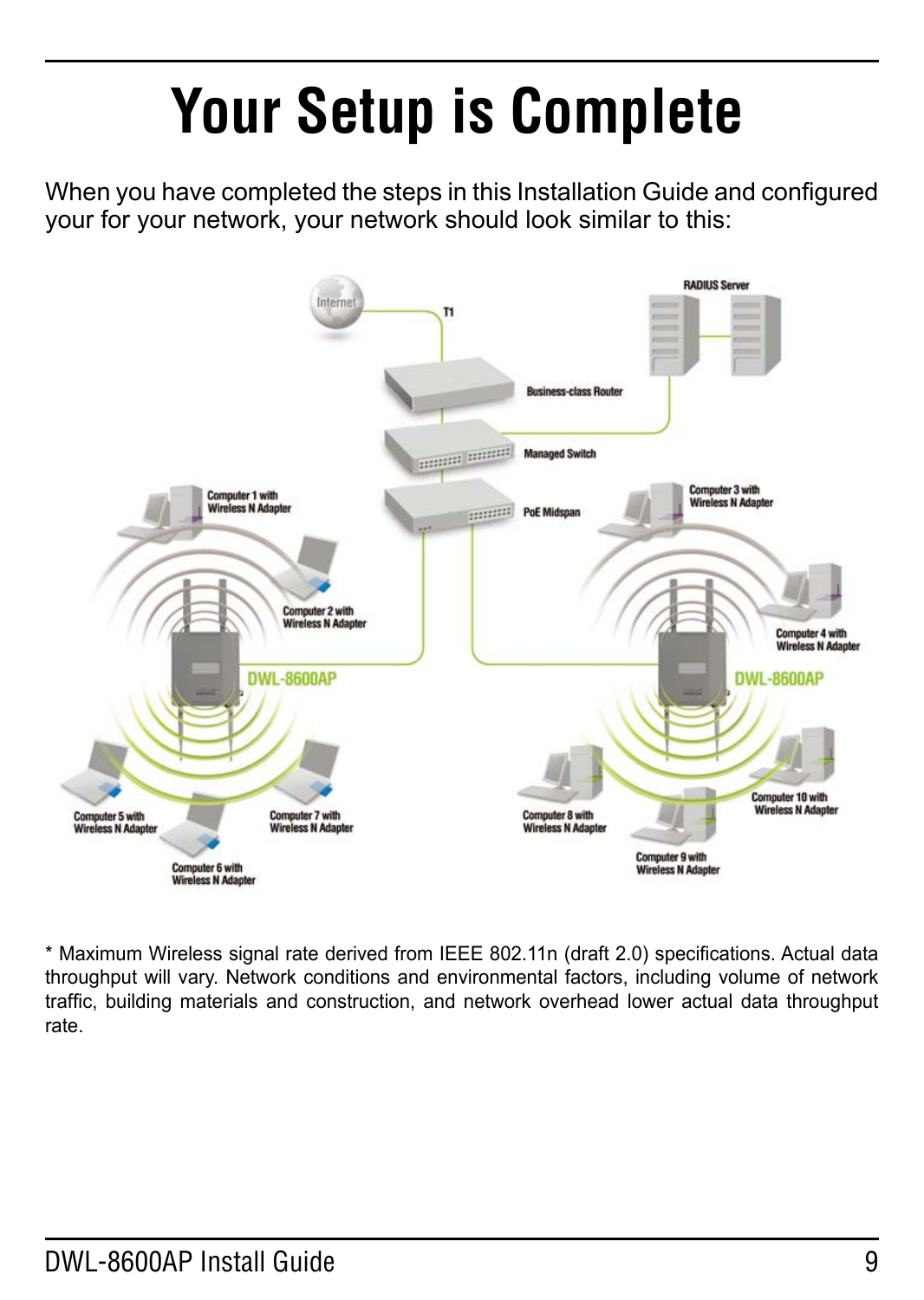## **Notes**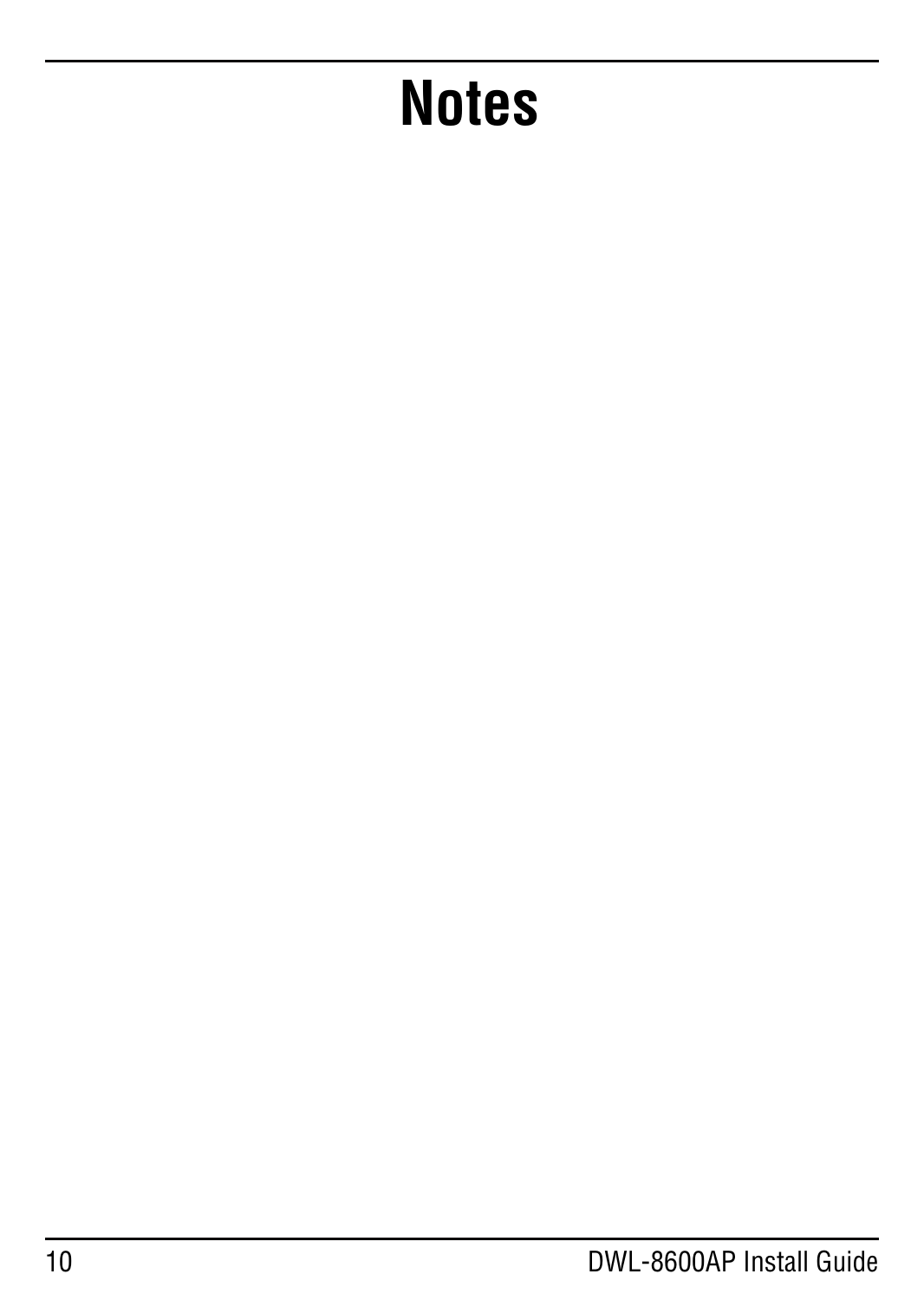## **Notes**